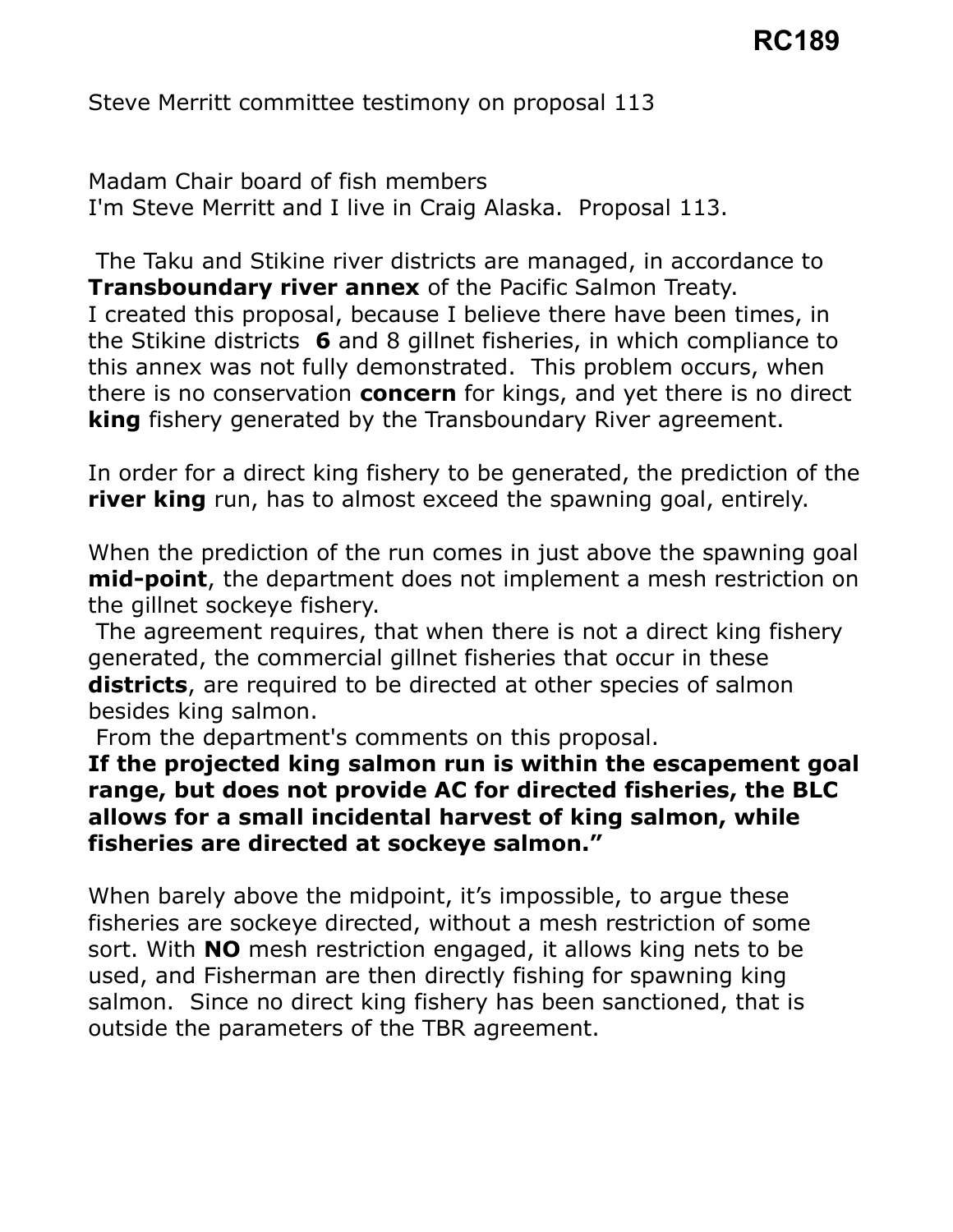Spawning kings are at an abundance high in the Stikine area during the month of June.. Fisherman are not dumb. If there is 15,000 \$5 to \$10 a pound kings swimming under the boat and even if there is 20,000 \$2.00 a lb sockeye with them, most fishermen are going to throw that king net into the water if allowed. And if you were under the impression from the genetic harvest chart in the department's comments, that only a few kings are being harvested when this situation occurs. That is not the case.

 was no direct king fishery allowed and no net restriction on the gillnet fishery. Harvest data, shows that in 2013 in district 8 alone, drift nets caught 10,817 kings, in 2014 it was 8,023 kings, and 2015, 13,845. If a sockeye net was levied during those years, the annual outcome would have sent significantly more spawning kings, to the Stikine river. And that was the intent of the Transboundary river agreement, in the first place. So, this sockeye fishery with no **mesh** restriction, not only defies the intent of the agreement, it also has a devastating impact on the overall king salmon resource, in the area. As well as causing the hatchery allocation percentage of the gillnet fishery to The years 2013, 14 and 15 are the most recent years when there trend upwards..

 I intentionally left the mesh size for you to decide because the management plans of the Taku and Stikine are unique to one another. .

The Taku's management plan. Although, has a sockeye focus, there are limestone hatchery chum goals iterated in this plan, that allow the fishery to target chums alongside sockeye.

 A mesh of 6 inches would be the department's ideal choice to fit the Taku plan. In their comments they state. A six-inch minimum mesh size restriction may be employed to improve the of mixed stock fisheries. I would recommend a 6-inch mesh choice for the Taku district 11 if you adopt 113. This also will satisfy the treaty annex, ensuring the harvest of Taku kings will be incidental, when no direct king fishery is allowed. harvest chum salmon, while conserving sockeye salmon in

 That should also alleviate the department's opposing anxiety about reducing mesh size may unnecessarily restrict opportunity to harvest other stocks of salmon.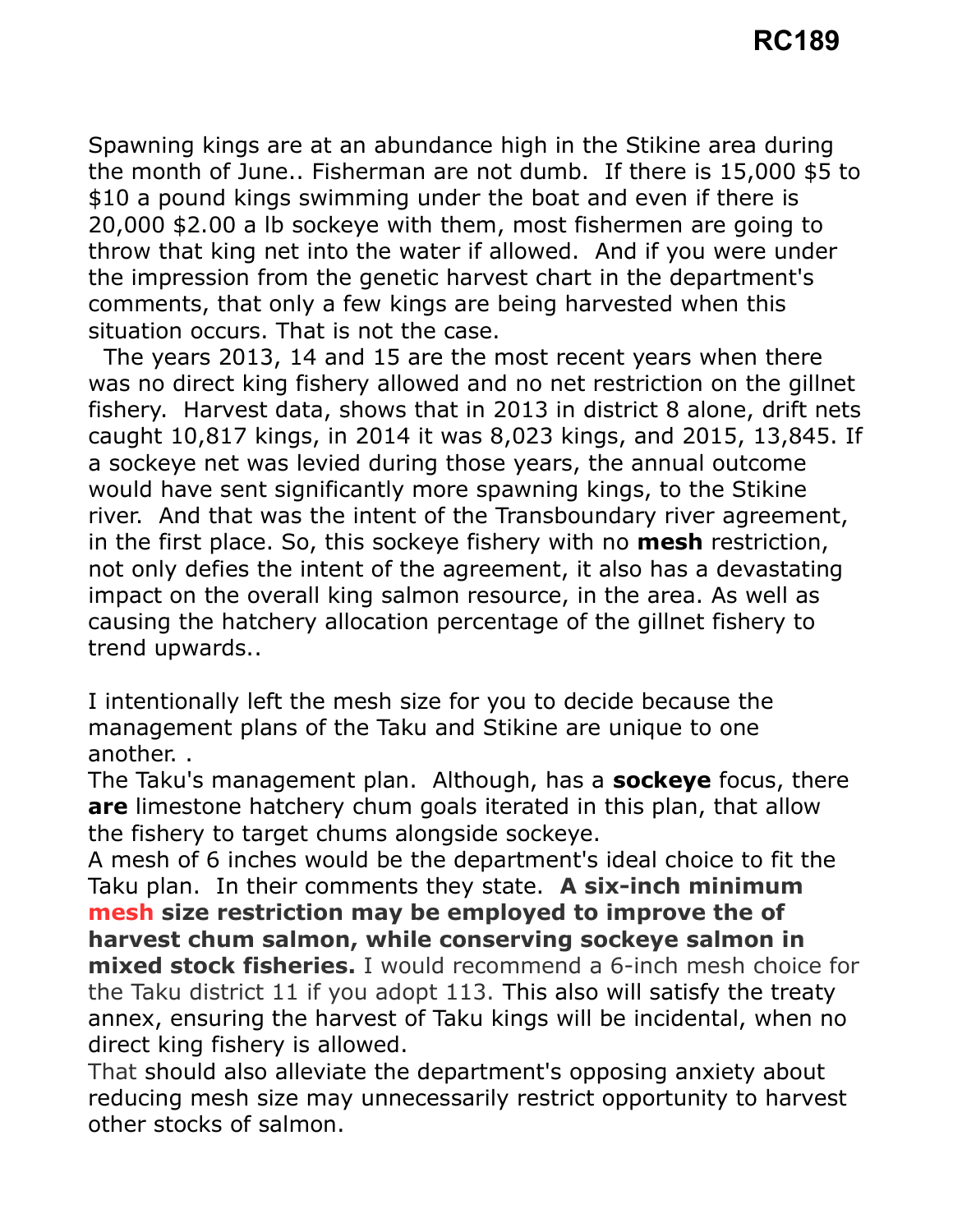The Stikine management plan however is different. It has a sockeye focus only in June. That plan states

 Sockeye salmon fishing in both district, will be managed in accordance with the TBR Annex of the PST. The Annex allows District 6, to be managed primarily for local Alaska sockeye salmon stocks. Management of District 8, is based on the harvest of sockeye salmon, of Stikine River origin.

 There are no management goals, that specify any other species of salmon, this fishery is to be fishing for in June, when a DIRECT king fishery is NOT called for.

 The department in this case, shouldn't be too concerned, that a smaller net, would unnecessarily restrict opportunity to harvest other stocks of salmon; Because the only goal in the management plan, is specific to sockeye in the month of June.

 So picking a mesh size to fit this areas management plan should be efficient on sockeye. And it Seems, one of the essential tools needed, for a fishery, that is managed strictly based on the harvest of sockeye, is to make sure, the fisherman are using a sockeye net. That is why I put the option of choosing a smaller mesh than 6 inches in this proposal.

 Stikine districts, it would be far better than what is going on now, as far as the intent of the TBR agreement, is concerned. It would be at least something, that steers this gillnet fishery away from king salmon at times, when it should not be targeting them.. However, if you passed 113 with 6-inch mesh for both the Taku and

The department has one additional opposing comment I'll address.

## 'Defining dates, in regulation,, when the mesh size will be implemented, reduces the department's ability to respond to conservation concerns.

 This proposal has no specific date of when the mesh size will be implemented, only when it's lifted. And the department can respond to conservation concerns thru the commissioner, by emergency order at any time.. Furthermore, I have found several examples of date specific mesh size implementation currently in use today, in Alaska's regulations. If you determine, this is a major issue, then simply change this proposal to read **instead** of Up to July first, to until **the** first Sunday in July. That should remove most if not all the opposition from the department on this proposal.